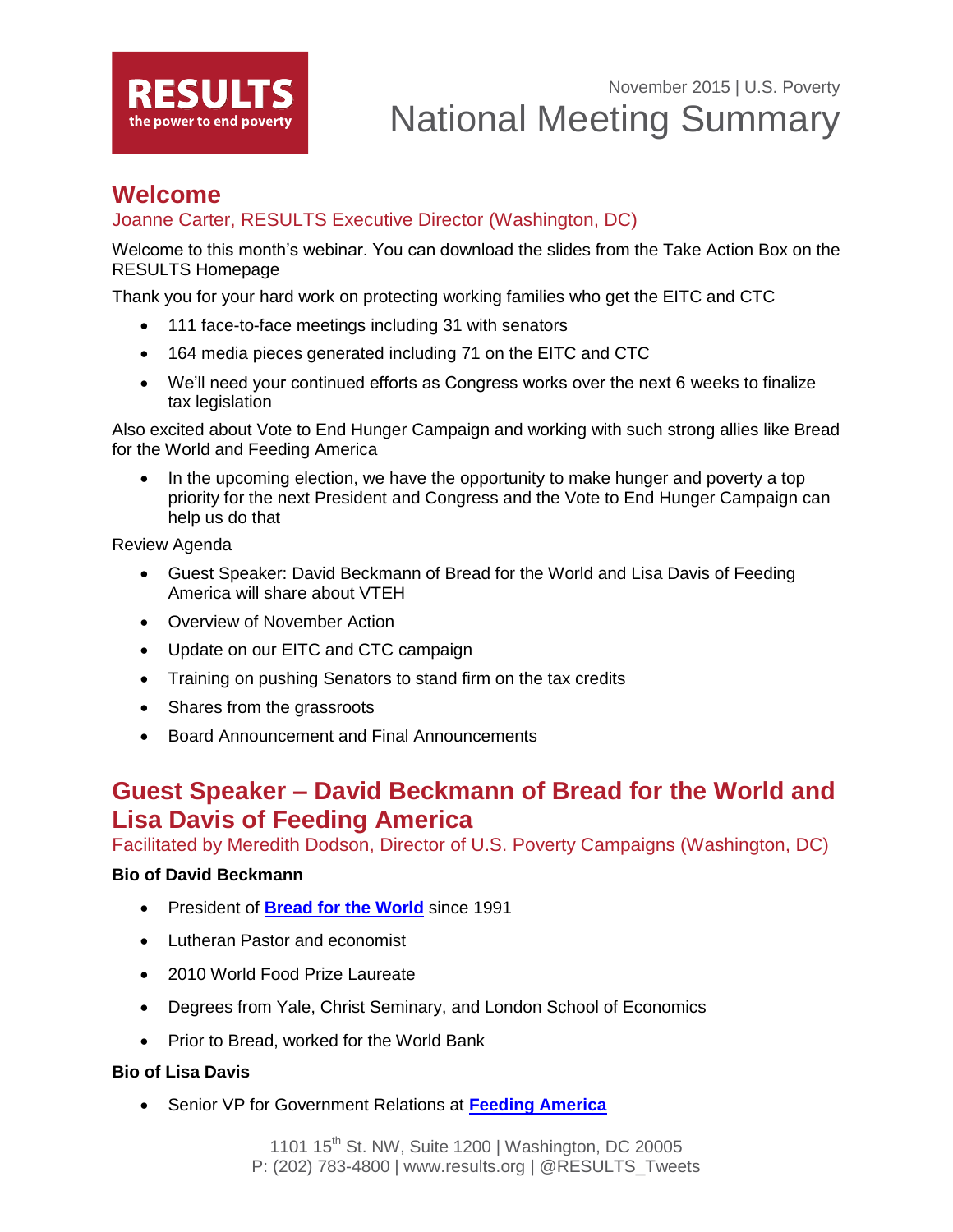- Feeding America represents over 200 Food Banks and also online advocates
- Works to develop and implement Feeding America's public policy priorities
- Regularly meets with Congress and USDA on anti-hunger issues
- B.A. from Concordia College (MN) and J.D. from Washington College of Law at American University
- **1. David: What is the [Vote to End Hunger](http://www.votetoendhunger.org/) Campaign and why is this important right now?**
	- Thank you RESULTS you are effective and well-trained
	- Idea of Vote to End Hunger: use 2016 election process to make hunger, poverty, and opportunity a higher political priority – so the next President can put us on track to end poverty by 2030
	- Clear as a coalition that the broader goal is to make it a political priority, and that will move us towards a country and world where there is no hunger and poverty
	- Vote to End Hunger includes RESULTS, Bread, CARE
	- Bread: 60% of total advocacy will be VTEH, including Presidential and Congressional elections, especially in target districts
	- This election gives us an exceptional opportunity to make our issues a higher political priority for President and Congress
	- Voter attitudes are influenced by the Great Recession, Bread just polled 1,000 voters in 5 states, 75 percent said hunger will be a very important priority for them. VTEH has videos of the Presidential candidates talking about hunger and poverty at [www.votetoendhunger.org.](http://www.votetoendhunger.org/) The videos are a wide variety of political persuasions but none blame those in poverty.
	- This election will be a wild ride gives us an opportunity to make hunger a priority. Good shot of next President making opportunity a top priority, but we need to make sure it's not just the middle class… and that it bridges both parties,
	- So we can use the 2016 election process to make hunger, poverty, and opportunity a higher priority. We want the next president and congress to put our nation on track so we can end hunger by 2020
	- *-what should be the expectations so we can move this campaign forward*
	- expect that RESULTS volunteers will have the skills to be able to hold house parties, ask candidates questions, etc.
- **2. David: Many candidates say that the answer to ending hunger is jobs. Clearly that is not the case. What should we look at for a sufficient answer?**
	- Make sure that you can construct your answer in a way that is not partisan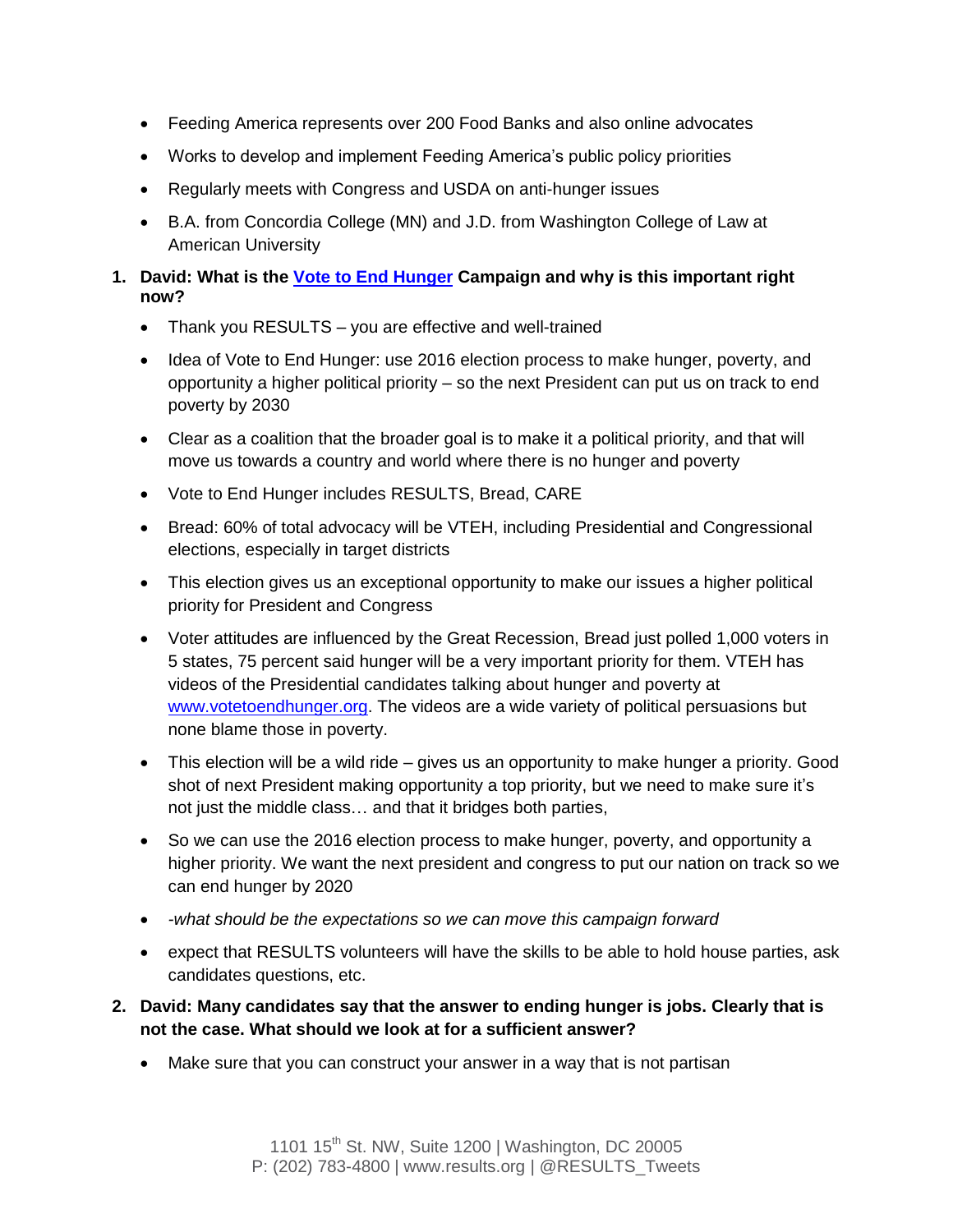- Bread for the World intends to have grassroots conversations with candidates where we can say what we think the right answers are
- Want to get candidates talking about hunger/poverty that it is what is really important

#### **3. Lisa: What are some of the things that have happened with Vote to End Hunger already and what activities do you have coming up?**

- Lisa is the Chair but requires participation and creativity of all the partners and wouldn't be where we are without RESULTS and your amazing activists
- Yesterday was the one month anniversary of launch of VTEH at Iowa Hunger Summit
	- o Highlight of launch of VTEH was RESULTS activist Jamy Rentschler (Expert on Poverty)
	- $\circ$  700 people were in the audience
	- o Had press coverage, generated a number of stories
- Last Sunday a VTEH rally/training in Iowa
	- o Training since all the candidates are coming to Iowa
	- o Generated some news coverage
- NEXT is November 19 at 2:00pm ET: A webinar with RESULTS, Feeding America, Bread to talk about how to get involved, different strategies. Go to <http://votetoendhunger.org/nov-19th-webinar-training-registration/> to register
- Go to [www.votetoendhunger.org](http://www.votetoendhunger.org/) to sign up and take pledge as individual, follow on social media
- Key: ask the hunger question **If elected, what will they do to end hunger, alleviate poverty, and create opportunity in the U.S. and worldwide?** 
	- $\circ$  We need them to hear everywhere they go about what they will do to address hunger
- Also working on template op-eds and LTEs.
- Every time there is a debate, tweet the moderators and candidates. Use #votetoendhunger hashtag.
- You all are seasoned advocates so if you have ideas for strategies, let us know via **Meredith**
- We know it is possible to end hunger here and in the world, what is lacking is political leadership – this is a unique opportunity. We can create that political will and make it a priority.

#### **4. Both: Knowing that many RESULTS volunteers are experienced advocates, what can they do to effectively move this agenda forward?**

- David: Impressed that RESULTS volunteers are committed and trained/skilled, in this setting (campaign) they have their act together.
	- $\circ$  Last Sunday's rally 1000 at the two lowa events Jos gave very specific training on how to go to the town hall and make it work; it was very savvy, specific.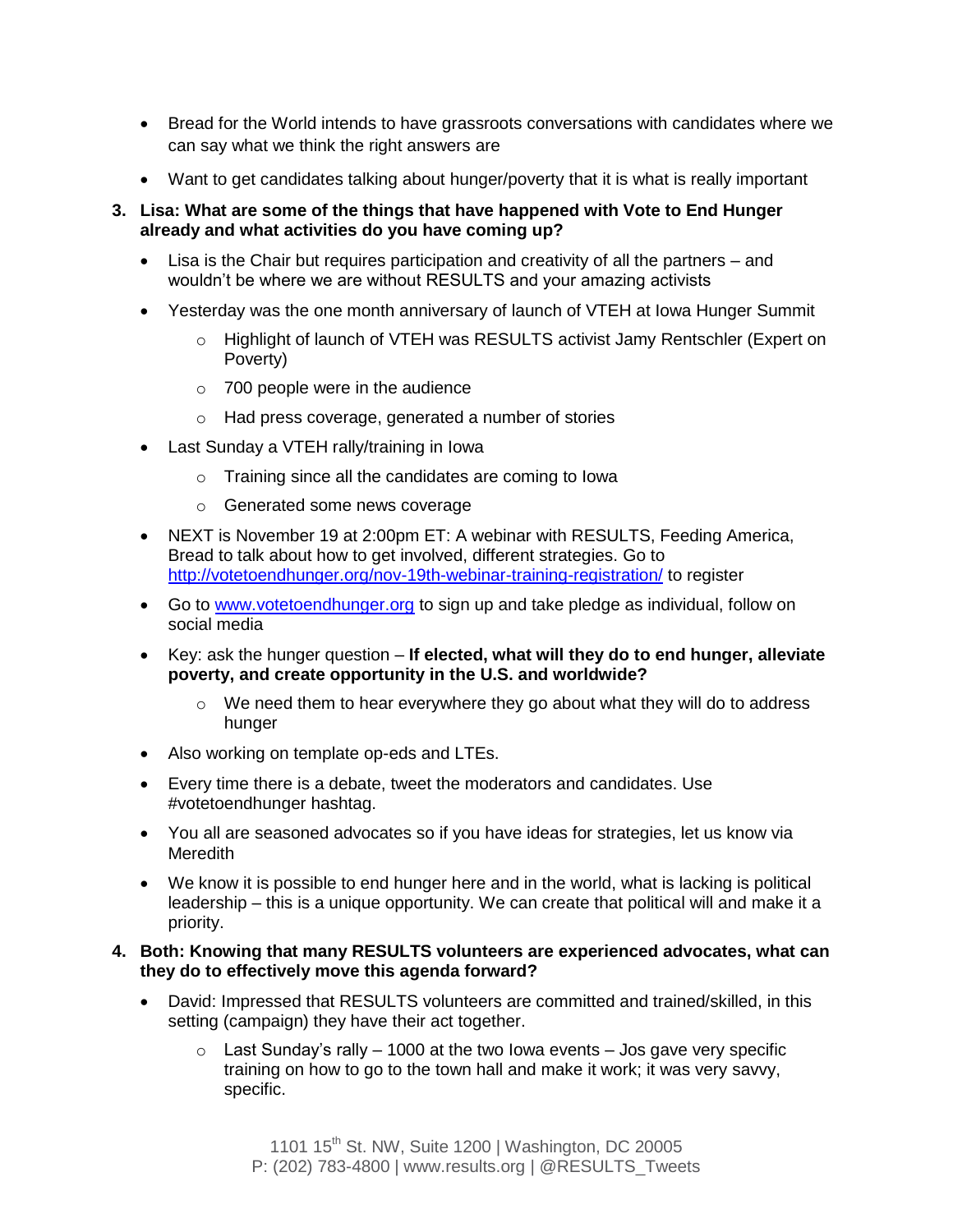- $\circ$  RESULTS will do that: how to host a house party, how to talk to a church,
- $\circ$  Your skill level is what sets you apart, not everyone has the training
- Lisa: keep doing what you are doing.
	- $\circ$  Make direct contact with Presidential and Congressional candidates. Ask them what are you going to do? Will you make this a priority?
	- o Media: generate local print and social media
	- o Outreach to your network: organizations, individuals
	- o Key community leaders, esp. if campaign donors. Ask for their help
	- o Personal stories: you all are great at this. We hear all the time for Congressional staff that what moves them is people who are impacted by these issues. We need to bust through the noise.

#### **Questions from Grassroots**

#### *Sharvonne Williams, RESULTS Indianapolis*

• It's important for people to be aware; it's not just a face. This is ongoing, ending poverty is a long term effort.

*Judy Zobel, RESULTS Des Moines:* Many candidates say that the answer to ending hunger is jobs. Clearly that is not the case. What should we look at for a sufficient answer?

- David: We've agreed on principles, not partisan, all organizations involved do some things together. But that doesn't stop us as individuals from going further. We can meet with candidates; people can talk about what we see as the ways to address hunger and poverty.
- Lisa: If you get an opportunity to ask a follow up question, politely and respectfully remind them that many people working but don't have enough hours, can't find jobs. "What specific steps will you take to end hunger and poverty?" The VTEH campaign wants to appeal broadly but that shouldn't stop you from pushing for a follow up question.
- David: RESULTS has position papers for example at meeting with other partners, flag "this is how RESULTS thinks." If you get an opportunity to ask a question, respectfully let them know that there are people working who are getting such low wages, not enough hours, etc.

### **Experts on Poverty Share**

### Sharvonne Williams, RESULTS Indianapolis

Hi, my name is Sharvonne and I am originally from New York City, Harlem and I moved here to Indianapolis. I first learned about RESULTS actually through a professor, and he sent me the information about the RESUTLS REAL Change program; which is for people ages of 18-26 or 28 years old, who are trying to figure out how to be advocates inn terms of domestic and global issues dealing with hunger and poverty. And I was just...sometimes I lose words because I was just so amazed by it and I never knew there was an organization that was out there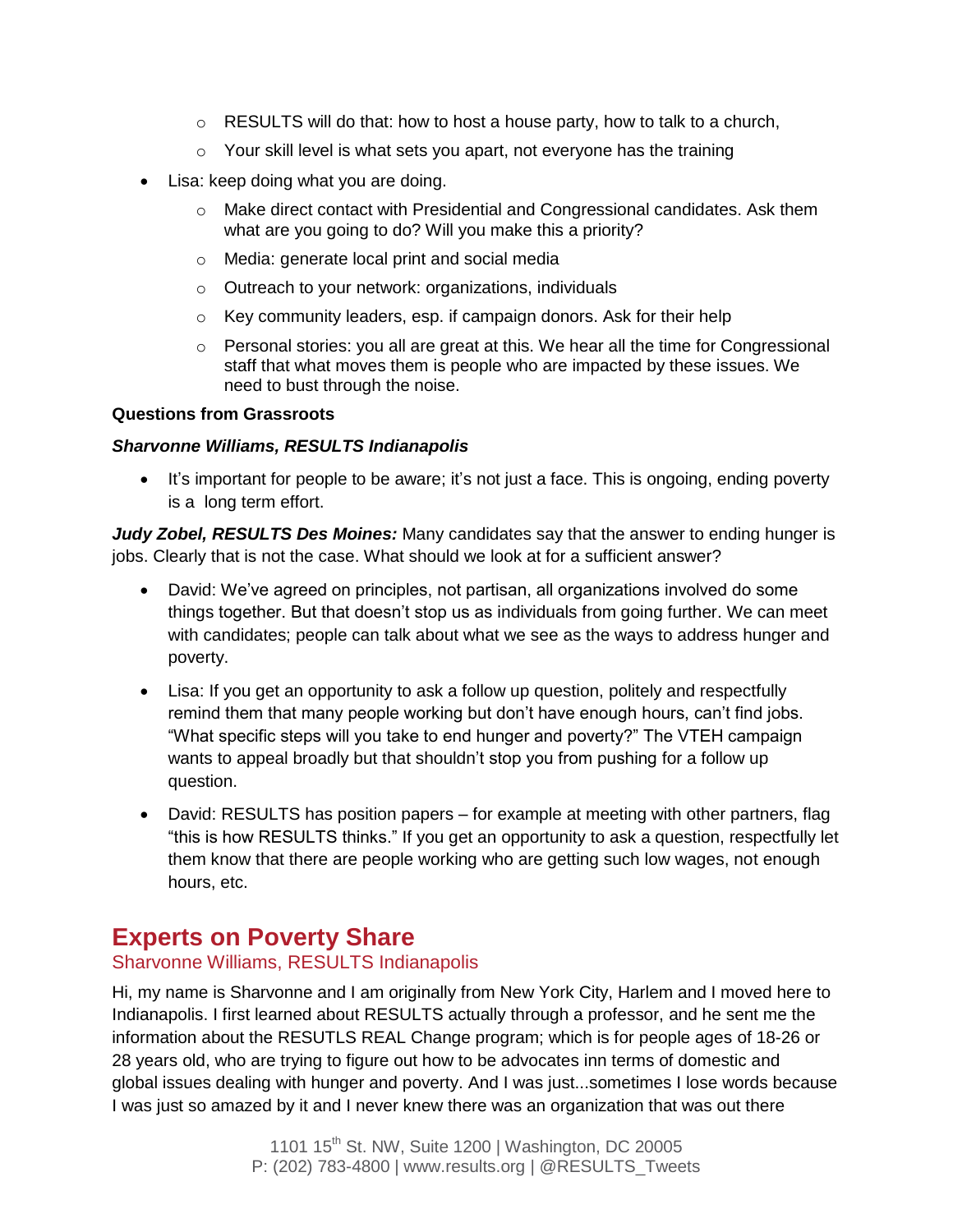fighting for the same issues that I am really interested in and I want to see change actually happen. From there I was able to be awarded the fellowship and I was awarded twice. So, I went to the international conference (IC) in 2013, 2014 and I also went as an Expert on Poverty this past 2015 to the International Conference in Washington, D.C. At the conference, I never walked into a room where I can see hundreds of people fighting for the same issues and it really it warmed my heart.

Often times when I talk about poverty it is the people who have no interest in it and it is about understanding that when we speak to our congressman, they are people as well and having the opportunity to share your personal story is the most amazing thing. I grew up in poverty living in a single family home where my mother got laid off when I was 11. Later on, she had my little brother 13 years later. I am raising my 13 year old brother here in Indianapolis. I feel as if I am still in poverty even though I have climbed the latter a little bit. I am trying to navigate the system to make sure that he has clothes and food and that he is getting a quality education.

RESULTS reinforces that I have a voice and I can actually be a change agent and that people will understand and take keen to the issues that we are focusing on. Being an expert on policy allows me to be around people who are like minded and share the same mission and vision but have a personal story. Often times you read books on poverty but those are written by people who have never experienced poverty. You have to hear the story from someone who has been there and that is actually going through it to actually understand it. If we want to see a change we have to also find people who are engaged and our willing to make a change. That is what happens when we have chapters across the United States with results who are fighting for the same cause.

As an advocate we need to make sure that we are putting the issues of hunger and poverty on the forefront for issues and poverty on the top of our lists. Making people aware of what is going on. If they don't hear about it or if they don't read about it we can't assume that they know what is going on. We are the voice of the voiceless. I enjoy being with results with the domestic group and the global group here in Indy and that's my story.

# **November Action Overview**

Meredith Dodson, Director of U.S. Poverty Campaigns (Washington, DC)

**Connect with Candidates to Put Ending Hunger and Poverty at the Top of Their Priority List: [http://www.results.org/take\\_action/november\\_2015\\_u.s.\\_poverty\\_action/](http://www.results.org/take_action/november_2015_u.s._poverty_action/)**

- 1. Look for opportunities to connect with Presidential candidates especially if you live in an early primary/caucus state. (Every Child Matters has calendars of candidate appearances in Iowa and New Hampshire – please share with contacts in those locations)
- 2. Coordinate with your group to assign a specific person to research opportunities to connect with each Congressional candidate, prioritizing Senate candidates, open seats, and swing districts.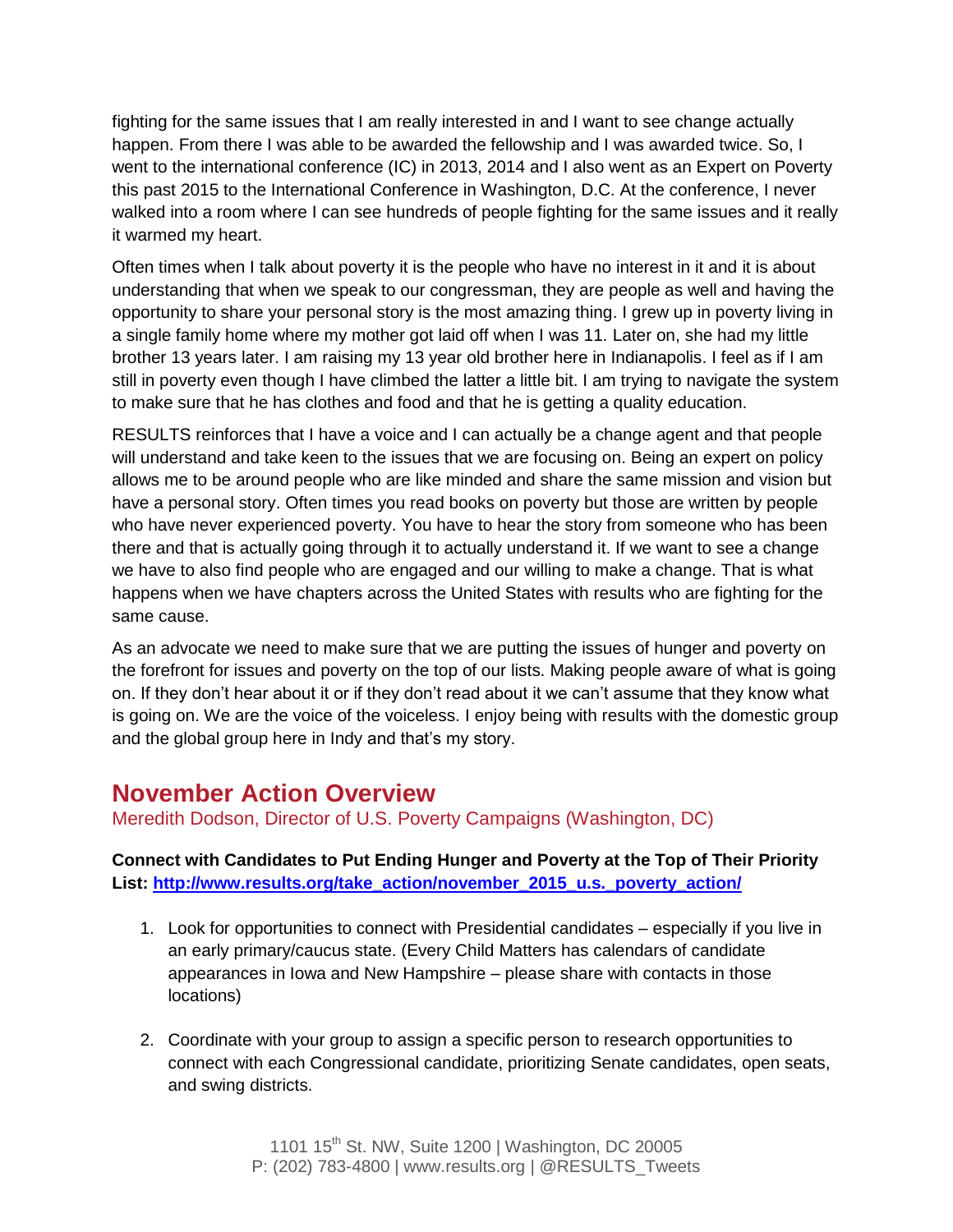- 3. If you have the chance to attend a campaign event, ask the candidate, "If elected, what will you do to end hunger, alleviate poverty, and create opportunity?" Check out our tips on candidate events and PowerPoint to increase the odds you get called upon.
- 4. If your RESULTS group and allies have an opportunity to ask multiple questions, ask a question about saving key EITC and CTC provisions – though hopefully we will succeed in making these provisions permanent this year. For example: "Will you publicly speak about the importance of the Earned Income Tax Credit and Child Tax Credit to working families and urge Congress to take action now to save these important provisions?"
- 5. IMPORTANT: Once you confirm a meeting with a candidate or plan to attend a candidate event, contact Director of US Poverty Campaigns Meredith Dodson (dodson@results.org) for coaching, materials, and tailored requests.
- 6. After any meeting or town hall event, be sure to follow up with the campaign staff and fill out the RESULTS Lobby Report Form at [www.tinyurl.com/RESLRF.](http://www.tinyurl.com/RESLRF)

#### **Practice Vote to End Hunger Question**

*If elected, what will you do to end hunger, alleviate poverty, and create opportunity in the U.S. and worldwide?*

### **November Action Training**

Kristy Martino, U.S. Poverty Organizer

Hello everyone, and thank you for being with us today! Today is November 14th 2015, and by this time next year we will know who will be our next POTUS. I happen to live in a very interesting part of the world, I live in Kittery Point, Maine but can look outside my window to see the bridge that takes me to my office in Portsmouth, NH. New Hampshire, if you didn't already know, is lovingly, and proudly known as "First in the Nation," meaning, we have the first primary in the country.

Needless to say, I've been very busy over the last few weeks, but I'm ecstatic I get to share with you some of my own experiences of getting up close and personal with candidates. There are a few slides we've put together if you'd like a handy reference for some of the top tips and tricks for making the most out of these encounters (like how to be prepared, how to work the room, raising your hand FIRST, FAST, and HIGH as soon as you hear "we'll now take some Q&A – never fails, and how to follow up afterwards) but since I have a bit of an advantage because of where I live, I'd like to just tell you a bit about what I've been doing here in NH.

Because we are first in the nation, there are a plethora of events, big and small. There are numerous email lists that I am subscribed to, including all candidate lists (which is just another great way of finding out what they are talking about and how they talk about it) various candidate trackers and event calendars I review daily, and since this is a state chock full of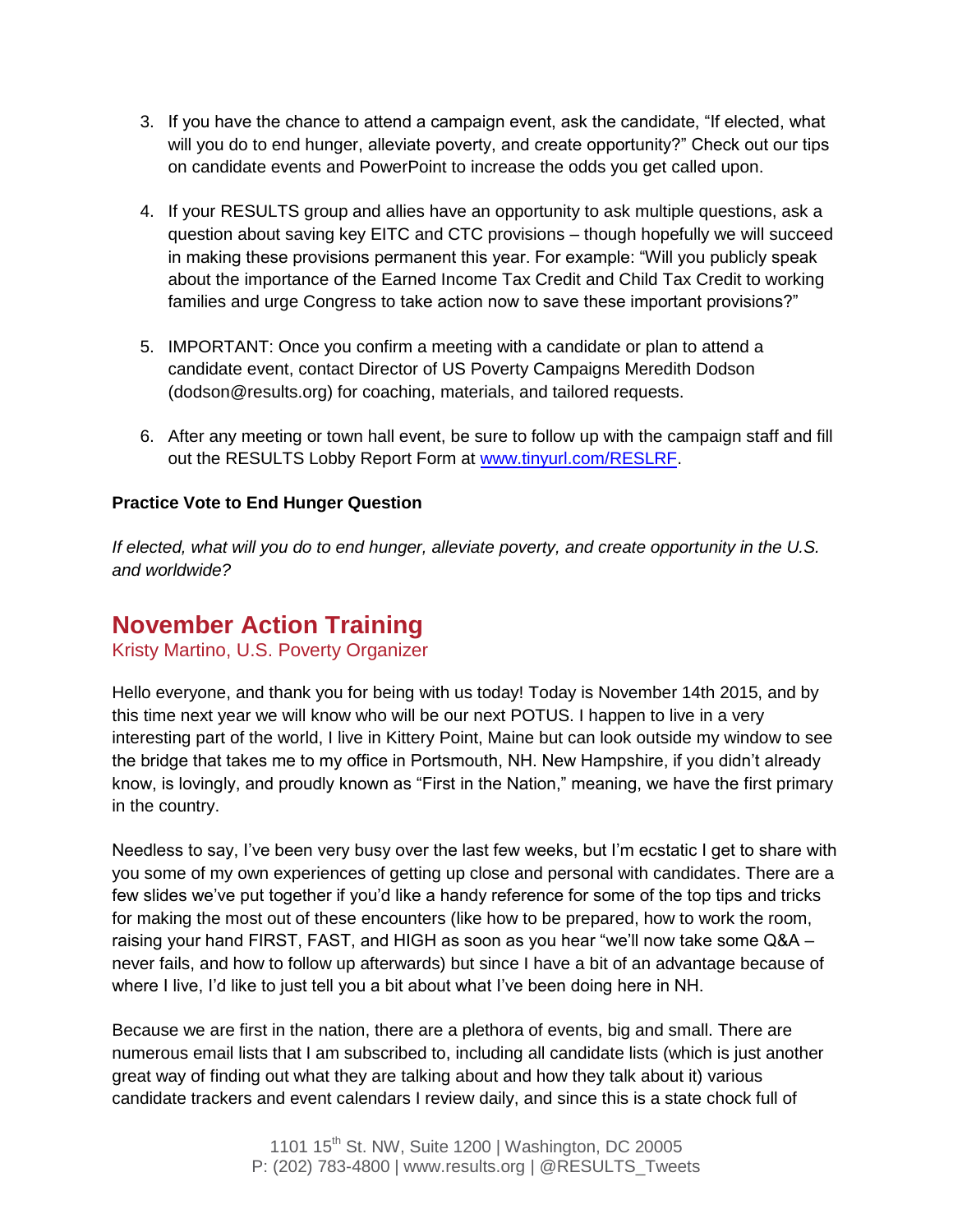engaged citizens, I find out a lot by going to the coffee shop everyday – and it helps to have a friend in the Rotary Club who invites me to a John Kasich event where he kindly asks the VTEH question!

The more events I go to, the more the staff and organizers at these events get to know me – they see that I am passionate, respectful, and obnoxiously punctual, so they usually invite me to the next thing. Our local TV station, WMUR puts on numerous candidate events, things like, a live audience taping called "Conversation with the Candidate" where I've been chosen to put questions about wealth inequality and the Earned Income Tax Credit to Jeb Bush, Marco Rubio, and Jim Gilmore. They also started doing something called a "Candidate Café." Now these events are slightly different. Rather than a big town hall where a candidate gives the usual stump speech and possibly take quick questions from the audience, the candidate café is meant to be a much more intimate, much more relaxed environment. This a chance for 8-10 people max to sit around a table, have a meal together, and talk to a candidate, unscripted. The idea is to give voters a chance to get to know the candidates as people. What do they do for fun? What do they put in their coffee? What brand of cowboy boots do they wear? Now, this is not a forum that encourages in-depth policy questions, but to me, though it is interesting to learn that Bernie Sanders is a huge ABBA fan, I'd much rather know exactly how they are going to lead Congress to close the shameful wealth gap we have in this country with policies that put working families first – how they plan on lifting millions more out of poverty, and provide economic opportunity for ALL - those answers tell me a lot about who a candidate is as a person.

So I try and politely break the rules a bit for a very, very good cause. As long as I am prepared, do a little research beforehand, and really, truly listen to those conversations, there is always an opening for direct question about how to fight poverty. But you have to listen. Each encounter I have, I try to ask candidates about their own personal stories, and then, if stories from voters and constituents matter. There is a resounding yes from all. Now, you could say that this is a question that they can't say no to – but I have seen it demonstrated and affirmed. Bernie told his own story of growing up in a rent controlled apartment in Brooklyn, remembering the fights between his mother and father were always about money, and how that feeds his passion to fight inequality. Hillary recounted stories she had heard on the campaign trail, remembering full names, and also how asking others about their stories –helped her find diplomatic breakthroughs was pretty incredible.

The most profound experience I may have had on the trail yet was this week with Senator Ted Cruz. I knew going into it that, listening to his video on the VTEH site, responding to how he would offer help and opportunity to the poor – I knew we had some fundamental disagreements in our philosophy. So I wanted to find a way to connect with him. I told my personal story of experiencing poverty and how SNAP helped lift my husband and I out of it. It was a very hard thing to do with 8 other strangers listening, cameras rolling, and Ted Cruz giving me intense eye contact – but I thought of our 15 Experts on Poverty who are continuously so brave and powerful in telling their stories, I knew, even if we disagreed on the policy going forward, it was important that he heard me and that the rest of the room heard me and saw another kind of face of poverty. He definitely heard me, and I really appreciated that. The rest of his response, not so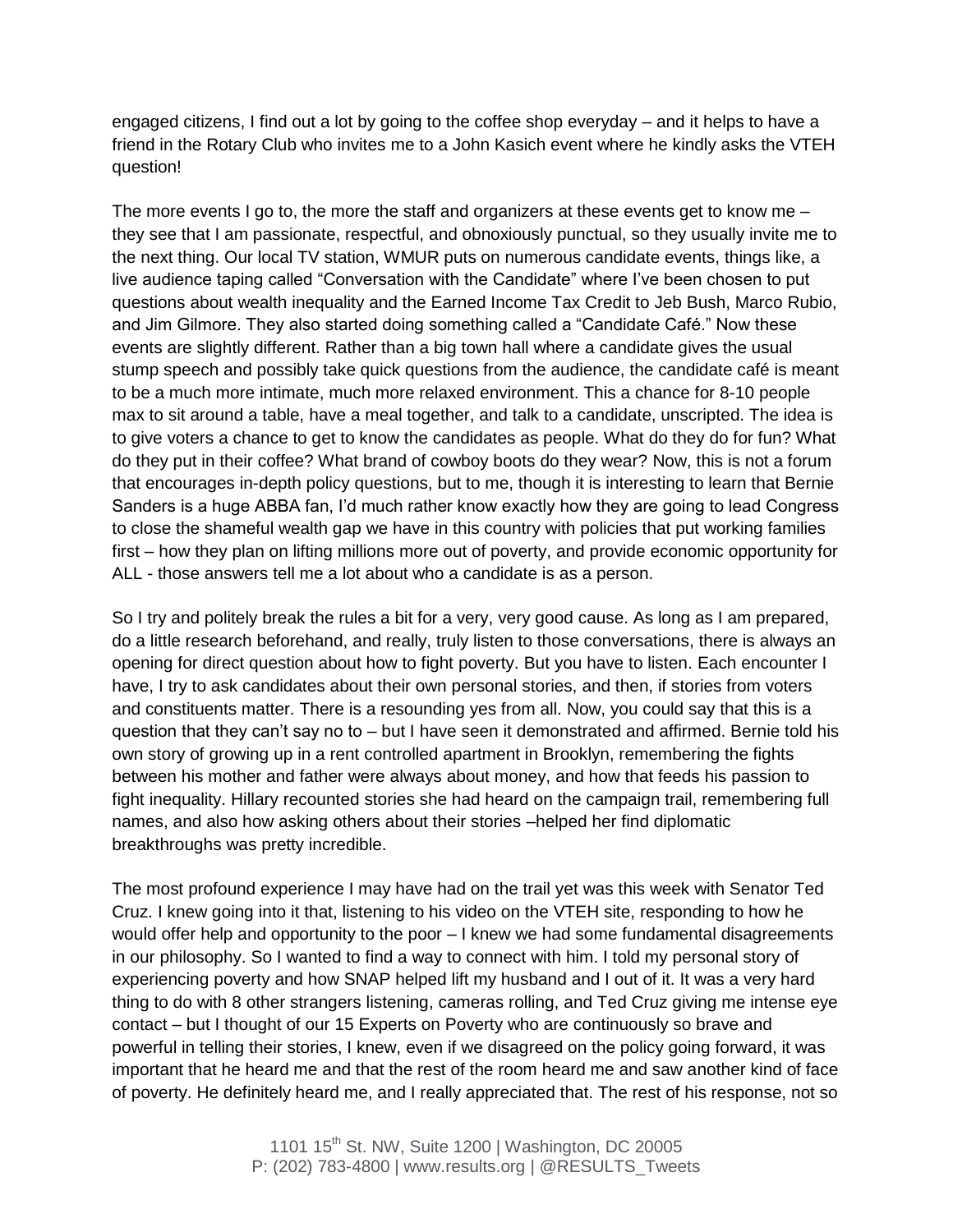much, as that conversation unfortunately devolved into a need for people to work harder, and climb faster up the ladder, and rely on charity when needed – a point on which I followed up to say that Charity does an amazing job to help but cannot possibly provide for all who are in need. It's hard to have an incredibly in-depth argument over waffles, but, at the very least, it was important that we had that conversation.

So, I'll leave you with a plea to get engaged, stay engaged, talk to and listen to every single candidate you possibly can. RESULTS volunteers are so smart and so sophisticated, we need to show candidates and members of Congress that we are paying attention. And please, share your own stories, because they matter.

And with that, speaking of stories that matter, I'd like to turn it over to Jamy who is one of the powerful Experts on Poverty that I had mentioned. Jamy lives in that other important state, Iowa, and she did a fantastic job inspiring the crowd at the vote to end hunger launch event, but she's also had some fantastic candidate encounters of her own! Jamy, take it away!

### **Share: Jamy Rentschler, RESULTS Des Moines**

- Attended a Chris Christie event in Iowa back in August
- I asked him what he would do about poverty and inequality
- He acknowledged that there was inequality but said the answer was more jobs.
- If not satisfied with answer try to reengage later on by going up to them after the event

# **Economic Mobility Campaign Update**

### Meredith Dodson

Again, amazing work on EITC/CTC

- Allies in DC have noted that the tone in Congress is completely different this year from last about EITC and CTC.
- Last year at this time, Democratic and Republican leaders were willing to make business tax credits permanent and do nothing about the EITC and CTC provisions and but for President Obama's veto threat, it would have happened
- This year, Senate Democrats are standing firm (so far) saying that no business tax credits will be made permanent unless the EITC and CTC provisions are made permanent too
- That is due in great part to you
	- o 112 face-to-face meetings including 32 with senators
	- o 164 media pieces generated including 71 on the EITC and CTC
		- In a meeting at the White House this week with a few allies and Administration officials, they noted the buzz in local media. When someone shared that there have probably been over 100 media pieces, couldn't help but smile knowing you all were responsible for 70+ alone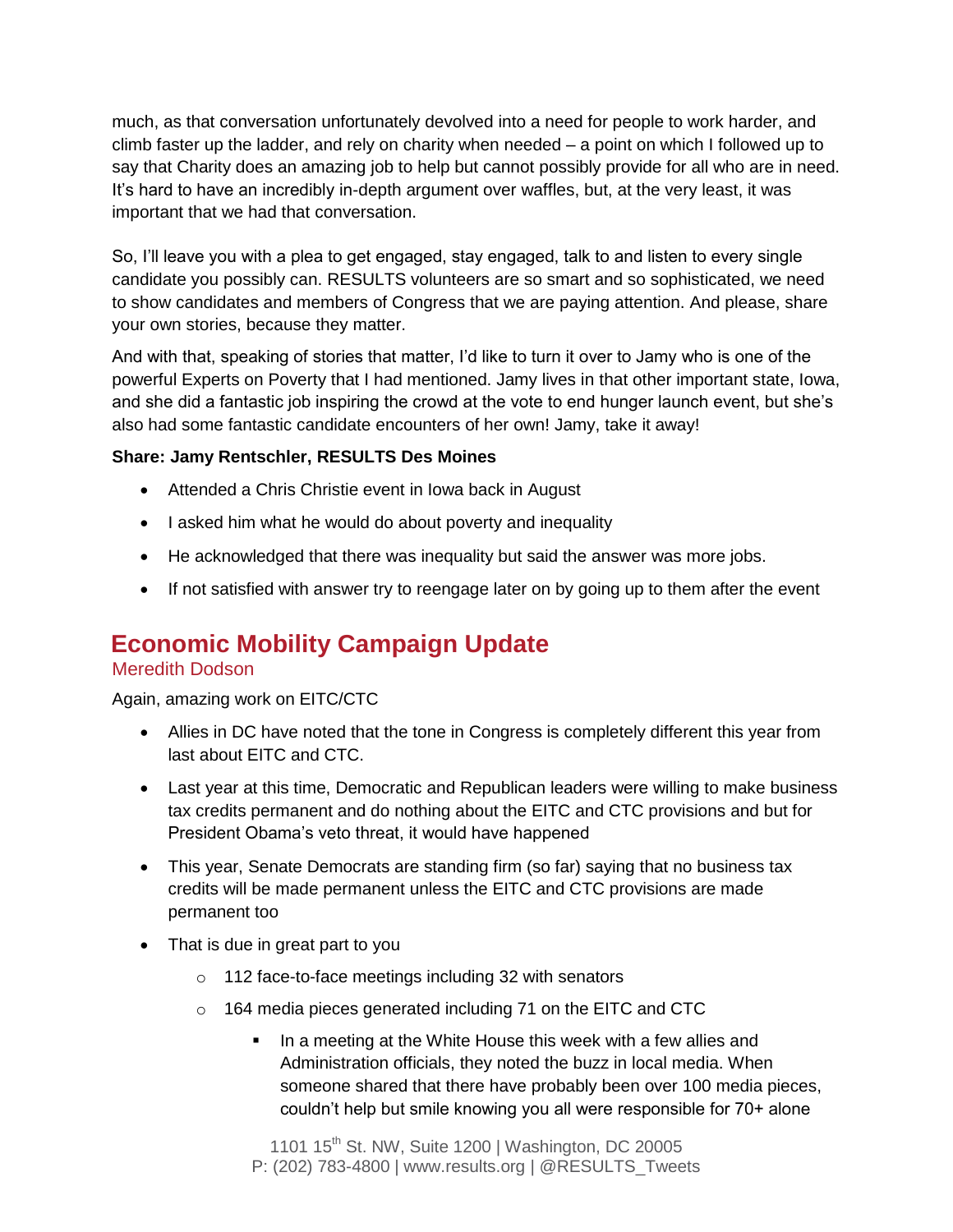We'll need your continued efforts as Congress works over the next few weeks to finalize tax legislation

Here are a list of resources to help with taking the October Action:

- **[October Action:](http://www.results.org/take_action/october_2015_u.s._poverty_action/)** includes talking points and responses to possible objections
- [RESULTS Summary](http://www.results.org/newsroom/upcoming_u.s._poverty_data_will_show_urgency_of_saving_pro_work_tax_credits/) of new Census poverty data and impact of EITC and CTC
- Center on Budget and Policy Priorities [EITC and CTC State Fact Sheets](http://www.cbpp.org/research/federal-tax/state-fact-sheets-the-earned-income-and-child-tax-credits)
- CBPP: [Number of people by state](http://www.cbpp.org/research/federal-tax/letting-key-provisions-of-working-family-tax-credits-expire-would-push-16) who would lose EITC and CTC benefits in 2017
- TalkPoverty.org: find 2014 [state and Congressional District poverty data](talkpoverty.org/poverty/)

# **Grassroots Shares**

Facilitated by Jos Linn, Grassroots Manager for U.S. Poverty Campaigns

### **Ginnie Vogts, RESULTS Columbus**

*Last month our action was to either meet with a Senator or get together by phone with a tax aide to discuss supporting EITC. I was assigned to call the tax aide of Senator Rob Portman who is the Republican Senator from OH. When we had visited his office this past summer during the IC an aide had told us the Senator loved the EITC and had done his dissertation on it. Wow!, we thought. So I was calling the tax aide we had met last year one day after he had started his job to see if he could enlighten us about the Senator's willingness to speak to Senator Wyden about his enthusiasm for the EITC. After emailing back and forth several times about a meeting with our group by phone it became clear that it wasn't going to work out. I was going out of town and feeling rushed. I was on my way out the door to do last minute errands when I stopped and called the tax aide, Zachary, on the off chance that he would be in. He was! He said I had caught him as he was heading over to Senator Brown's office to talk to Gideon. Now if you were on last month's conference call you will remember Gideon Bragin, the tax aide of Senator Sherrod Brown of OH who has written the legislation on the EITC. He was our speaker and gave us very good advice about how to speak to lawmakers. He has been our #1 Champion on this tax policy. So I asked Zachary what he was going to talk about. He said they were going to work on ways to reduce the so-called fraud so more members would support it. I was thrilled- on two counts; here was my Republican tax aide going to work with my Democratic tax aide about something that could be remedied legislatively in an effort to save a program that helps millions of struggling families. A dream come true. I was so glad I had taken the time to make that phone call after feeling discouraged about reaching Zachary. I congratulated him for reaching across the aisle and reminded him of our first meeting when he was brand new and I said to him that the most important thing he could do was to work collaboratively with Senator Brown's office on behalf of the low wage families in OH. He said he did.*

### **Bruce Kessler, RESULTS Chambersburg, PA**

*I'm Bruce Kessler from Chambersburg. Been active in RESULTS over twenty years. Last Sunday I got an op-ed printed in my local paper.*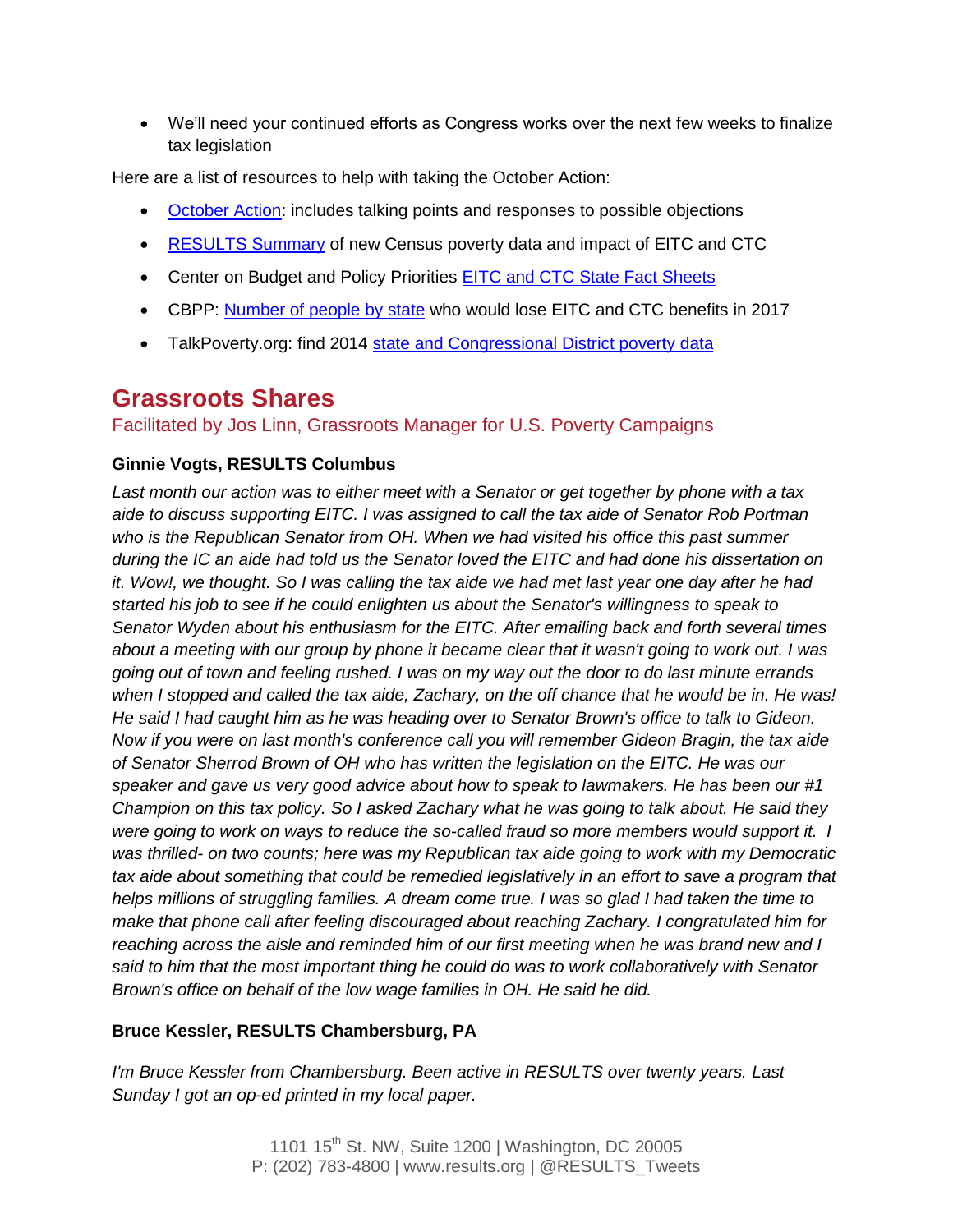- *1. Since we are not professional columnists, I try to mention something from my own experience. If you haven't personally gotten SNAP or EITC, something else must have made you concerned. For me it was meeting with an aide of a Tea Party House Member (Scott Perry) on Lobby Day ("When will these temporary breaks ever end") and later Lou Barletta. I promised Perry's aide I would explain it. That's a good cue for my next op ed. Answer his question by using the media. Then it's 2 for one. I had to learn a little about wage stagnation for my answer.*
- *2. I went to a Lou Barletta town meeting in August and didn't get a responsive answer from the question on EITC I asked – he changed the subject. BUT he didn't attack EITC, so I figured he would be open to learning. Soon after that I got to work on wage stagnation op-ed.*
- *3. Ongoing relationship: if your paper prints an LTE, you can build on it. I sent the RESULTS editorial packet about release of the poverty statistics to my paper's editorial page person. She knew who I was from my previous submissions. This is after about 20 years (ha ha, I have outlasted many editors), but this time the writer addressed local poverty in an editorial and Jos said we could count that as a RESULTS-planted editorial. When I sent the link to the packet, I said I would submit an op-ed.*
- *4. The good news is that when you are in it for the long run, you can get our message out.*

*Of course I sent copies to PA's two Senators and my nearby 3 House members. And I asked what they thought of it. Now I have to follow up.*

**Jos Linn, Des Moines, IA** (omitted from Webinar due to time constrictions)

*As you know, we're in a big year-end fundraising push. We're hoping to raise \$100,000 from the grassroots by December 31. Now, I'll be honest – I don't like fundraising. In fact, I hate it. For some reason, I have no problem asking my members of Congress for billions of dollars in aid to low-income families, but asking my friends to donate to RESULTS is terrifying. However, I knew that if I was going to effectively coach groups to participate in fundraising this fall, I needed to put my money where my mouth is. So I decided to do an online Friends and Family Campaign with a goal of \$2,000. Our Development Team helped me set up my page, which was a piece of cake and took all of 15 minutes, and gave me all the tips and encouragement to be successful. So I was ready to go. And then… I did nothing. I let it sit there a month without reaching out to anyone. My reluctance and fear was still getting the better of me.*

*But last weekend, I could procrastinate no longer so I bit the bullet and sent out some request emails. And a funny thing happened. People starting giving money. Before I sent out my first emails, I had raised only \$40 toward my \$2,000 goal. In just one week, that amount has grown to \$600. I was stunned. I now realize that my fear of fundraising has nothing to do with the generosity of my friends, family, and colleagues. They are more than willing to give – I just have to ask.*

*So ask I will. Now, I still don't like fundraising. I probably never will. But that won't stop me from doing it. And I'm going to hit my goal. So if you're someone out there who is reluctant to fundraise for whatever reason, I urge you to do it anyway. It's much easier than you might think,*